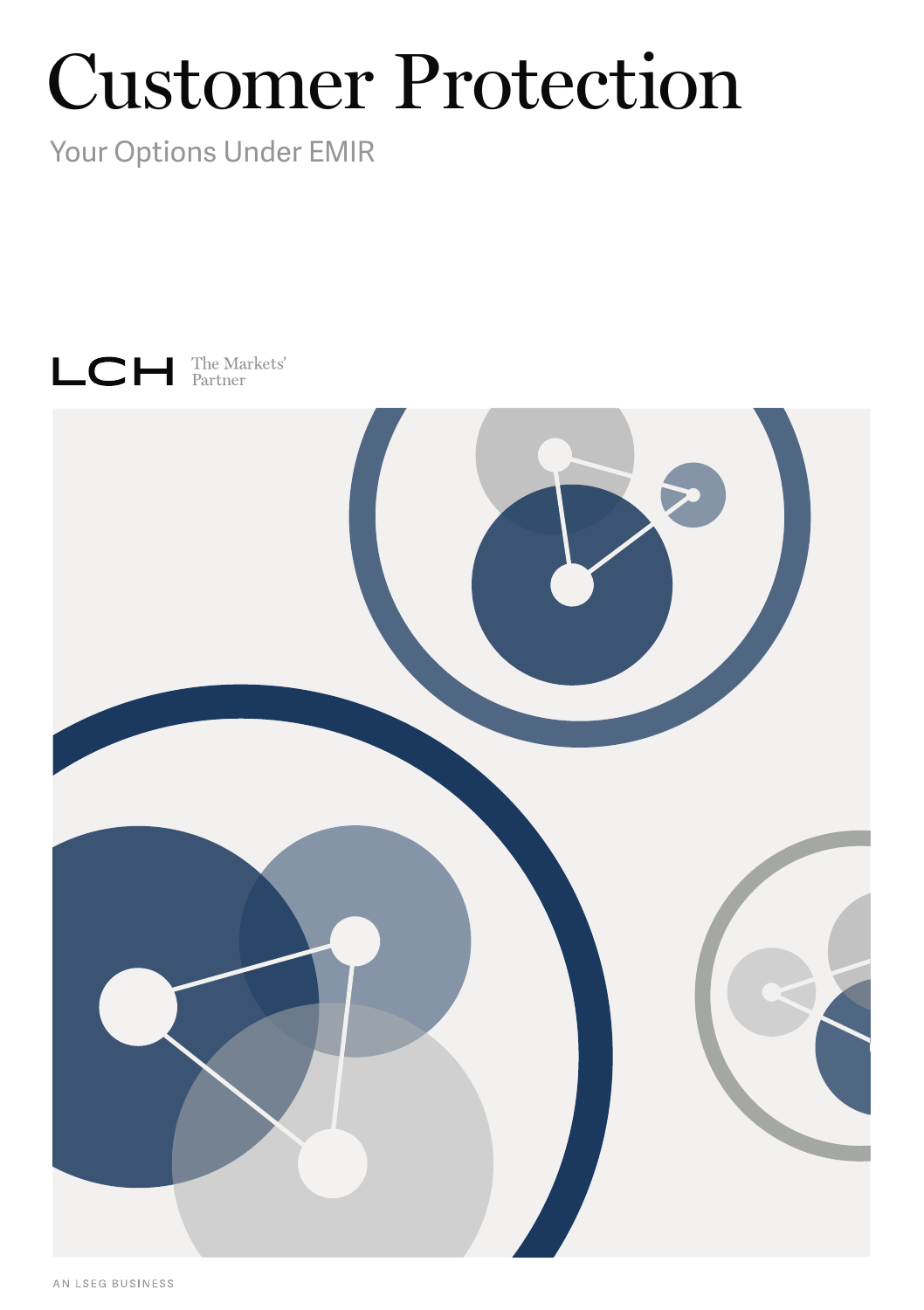

SwapClear is committed to providing you with the optimal range of protection choices.

And we'll work with you to determine which of these options best suits your requirements.

# Customer Protection: Your Options Under EMIR

At SwapClear, we realize that it's no easy task for your firm to adapt to mandatory central clearing for derivatives. But while EMIR introduces new obligations, it also offers more options for protecting your positions and assets, and enabling their portability in the event of a default.

As a leading global clearing service for OTC interest rate derivatives, SwapClear is committed to providing you with the optimal range of protection choices. And we'll work with you to determine which of these options best suit your requirements.

As a first step, you must decide what type of asset protection is right for you and your clients. We want you to be able to choose between lower costs and increased protection. To help you strike the right balance, SwapClear offers five EMIR-compliant segregation plans.

#### **EMIR**

(European Market Infrastructure Regulation) Regulations for the OTC derivatives market in all EU member states that address the risks that were highlighted during the financial crisis. EMIR focuses on introducing transparency and mitigating counterparty credit risk.

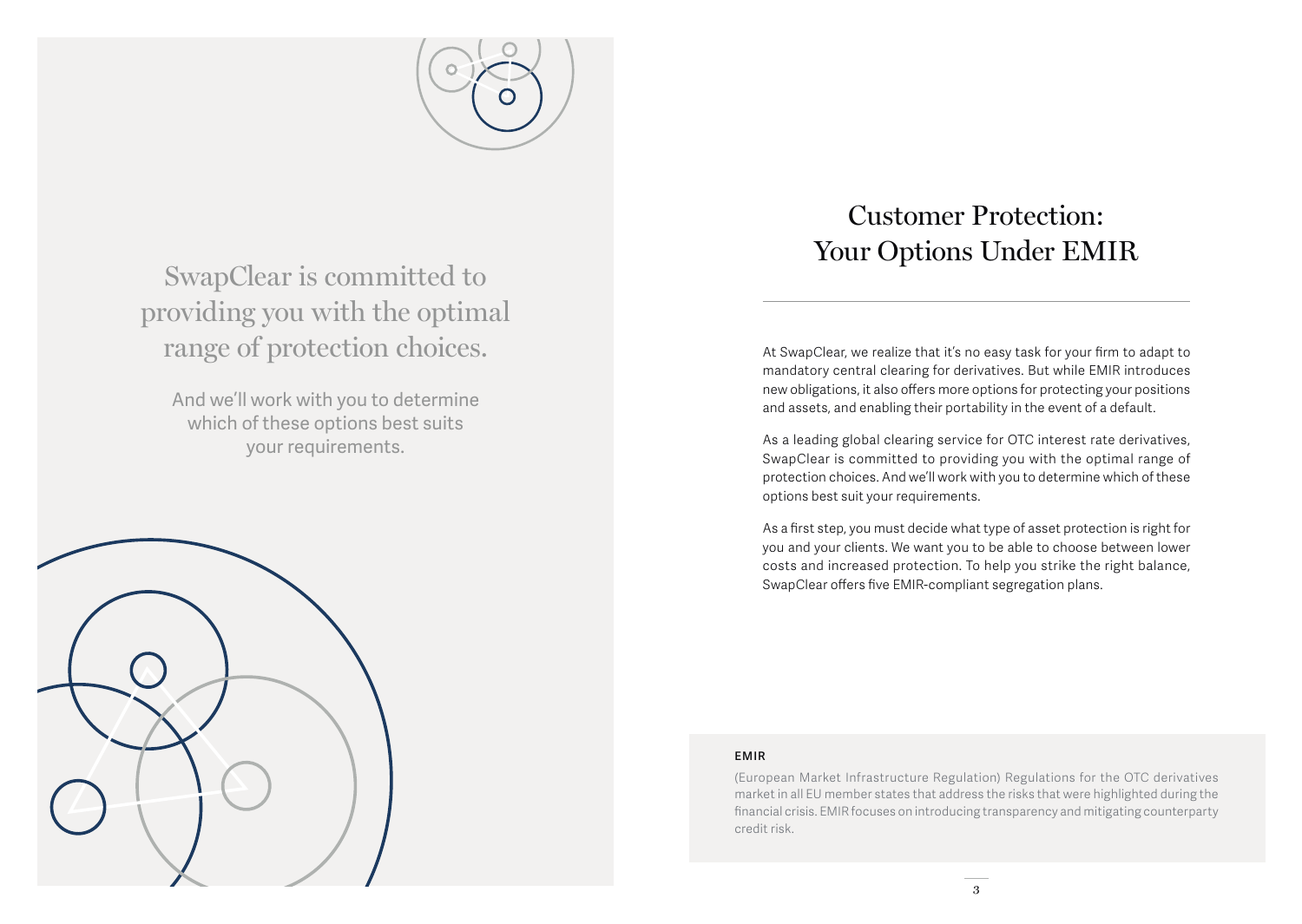# Each Plan Offers Different Degrees of Protection

#### **VALUE OR ASSET PROTECTION?**

SwapClear's segregation plans fall into two categories: "value" and "asset". Each plan offers different degrees of protection.

Under our value-based options, SwapClear tracks the value of client assets. In other words, it safeguards the value of the account assets in a default.

Under our asset-based plans — which now include CustodialSeg — we know exactly which of the securities posted are yours. This enables SwapClear to preserve and port or return your specific assets in the event of a clearing member default.

#### **OMNIBUS OR INDIVIDUAL SEGREGATION?**

Apart from the value/asset distinction, our plans also differ in their EMIR classification. Our omnibus ("Omni") plans pool your positions with those of other customers, which means some mutualisation of risk — in a default, you may share another client's losses.

However, pooling allows SwapClear to net offsetting positions, which can reduce your initial margin requirements considerably. And Omni plans let you choose the other clients in your pool — you could limit this to your own affiliates, for example.

Our individual segregation ("Seg") plans completely partition, or segregate, your positions from those of other clients, with no fellow customer risk. Since these plans do not allow for position netting, you do not benefit from a reduction of initial margin.

### Choosing the Right Plan

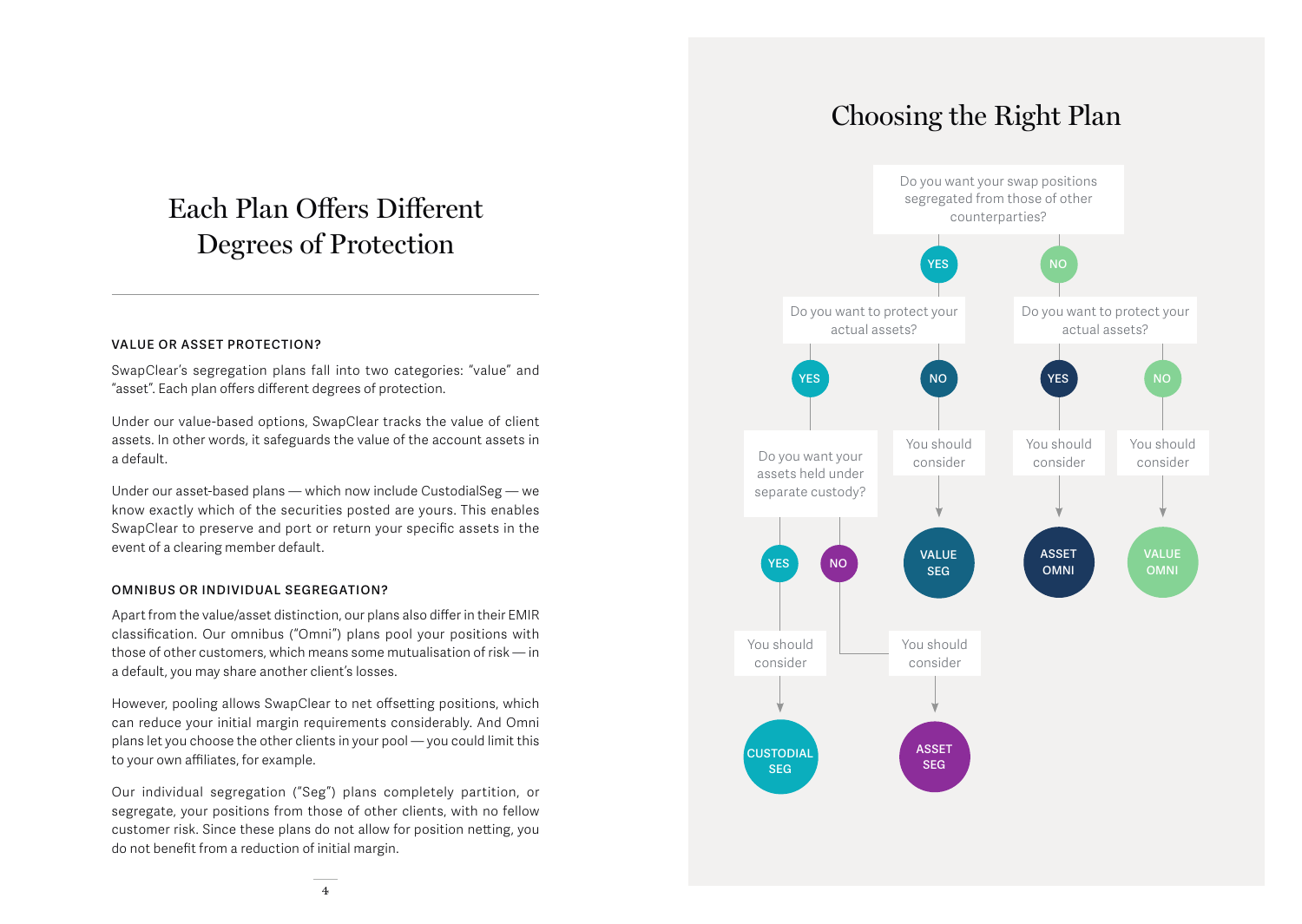### SwapClear's Asset Segregated Account Offerings

#### **ASSETOMNI**

**ASSET OMNI**

Clients' assets and positions are commingled with those of other clients within the AssetOmni and specific assets are recorded to the account. However, the client can select with whom they share the account.

#### **COLLATERAL PROTECTION ASSET**

- 01. One client's assets and positions are commingled with those of other clients within the AssetOmni
- 02. The client controls participation within the account
- 03. Participants are exposed to fellow customer risk (of selected counterparties)
- 04. All positions port together
- 05. The collateral that ports is based on the specific assets associated with the account (or the proceeds of those assets)
- 06. The AssetOmni has the same degree of position mutualisation (and therefore netting benefit) as the ValueOmni, but it avoids wider collateral mutualisation

#### **EXPLAINED**

Client positions are mutualised/commingled within the AssetOmni account; however, clients select with whom they are commingled. In a clearing broker default, the clearing house can only draw on the allocated assets to meet amounts owing on the AssetOmni and not to meet amounts owing on any other account.

Portability occurs in groups, with clients being able to select the clearing broker to which they are all ported. The AssetOmni exposes clients to fellow customer risk, but allows clients to select with whom they are commingled. This gives a controlled netting benefit. Importantly, the clearing house can identify, and can therefore potentially preserve, specific assets for the point benefit of AssetOmni participants.



#### **ASSETSEG**

A client's positions and assets are segregated from those of all other clients.



### **COLLATERAL PROTECTION ASSET**

- 01. EMIR individual client segregation
- 02. The client's positions are segregated from those of all other clients
- 03. The client is not exposed to fellow customer risk
- 04. The client's assets are segregated from those of all other clients
- 05. Positions port independently of other client positions.
- 06. The collateral that ports is based on the specific assets associated with the account (or the proceeds of those assets)

#### **EXPLAINED**

The AssetSeg account segregates an individual client's positions from those of all other clients. AssetSeg also segregates an individual client's allocated assets from those of all other clients. In a clearing broker default, the clearing house cannot draw on the allocated assets to meet amounts owing on accounts relating to any other clients. Importantly, we identify, and can therefore potentially preserve, allocated assets for the benefit of the AssetSeg customer. Portability takes place individually with the client able to select the clearing broker to which it is ported.

The cost of the AssetSeg account reflects the high levels of position and asset protection provided.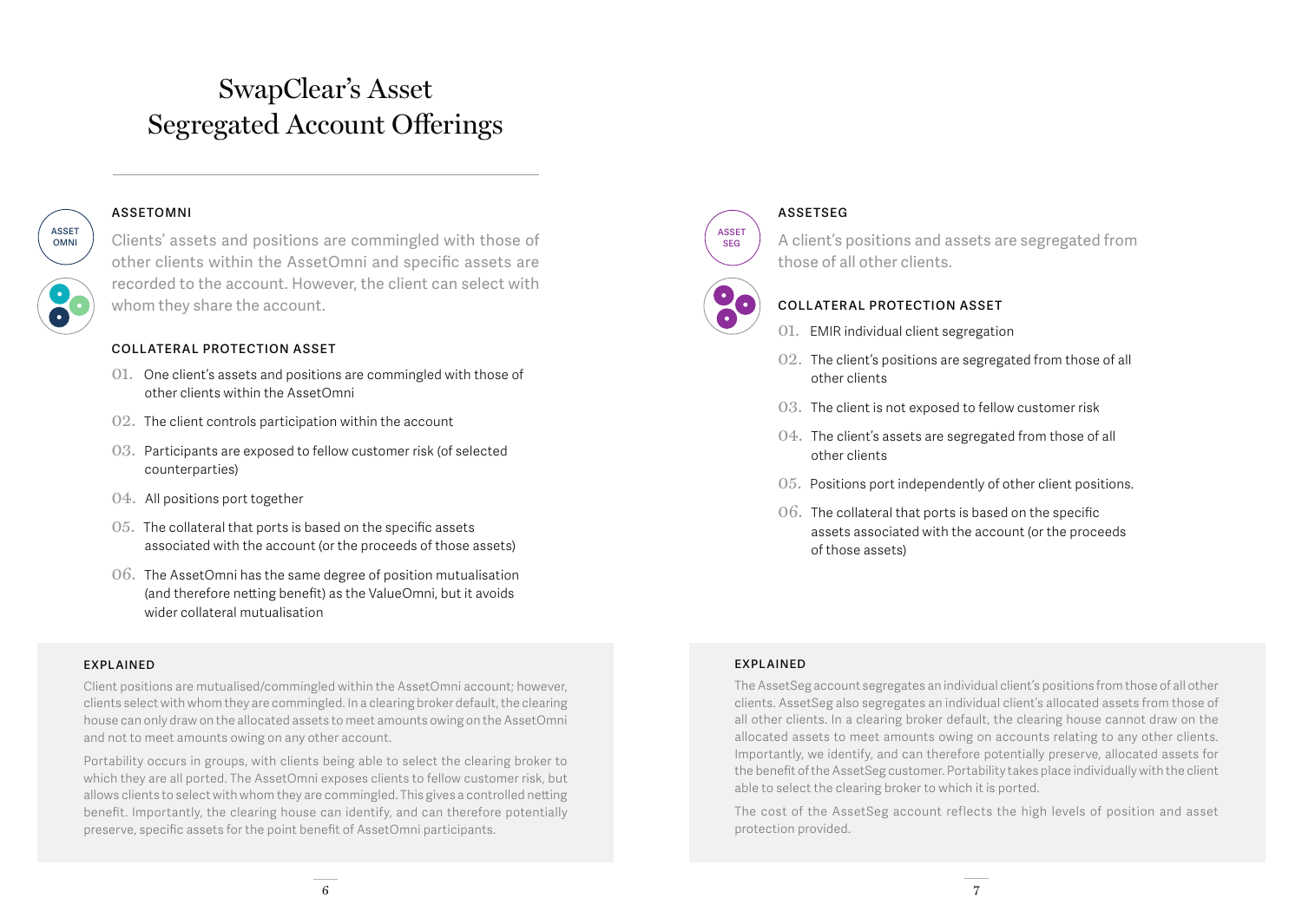# SwapClear's Value Segregated Account Offerings

#### **VALUEOMNI**

**VALUE OMNI**

€.

Clients' collateral value and positions are commingled within the ValueOmni. However, clients can select with whom they share the account.

### **COLLATERAL PROTECTION VALUE**

- 01. One client's assets and positions are commingled with those of other clients within the ValueOmni
- 02. The client controls participation within the account
- 03. Clients are exposed to fellow customer risk (of selected counterparties)
- 04. All positions port together
- 05. The collateral that ports is based on the collective value associated with the account
- 06. The ValueOmni calculates initial margin on a net basis; i.e., the risk of one client is offset with the risk of another



€

#### **VALUESEG**

A client's positions are segregated from those of all other clients.



### **COLLATERAL PROTECTION VALUE**

- 01. The client's positions are segregated from those of all other clients
- 02. Positions port independently of other client positions
- 03. The collateral that ports is based on the value associated with the individual client's positions

#### **E XPL AINED**

Client positions are mutualised/commingled within the ValueOmni account. However, the client can select with whom it is commingled. In a clearing broker default, the clearing house treats the clients collectively, drawing on the jointly segregated value of the account to meet all amounts owing on such account. Portability occurs in groups, with the controlling client being able to select the clearing broker to which they are all ported. Although the ValueOmni account exposes clients to the highest degree of fellow customer risk, it does allow clients to select with whom they are commingled.

#### **EXPLAINED**

The ValueSeg account segregates an individual client's positions from those of all other clients. Portability takes place individually with the client able to select the clearing broker to which it is ported.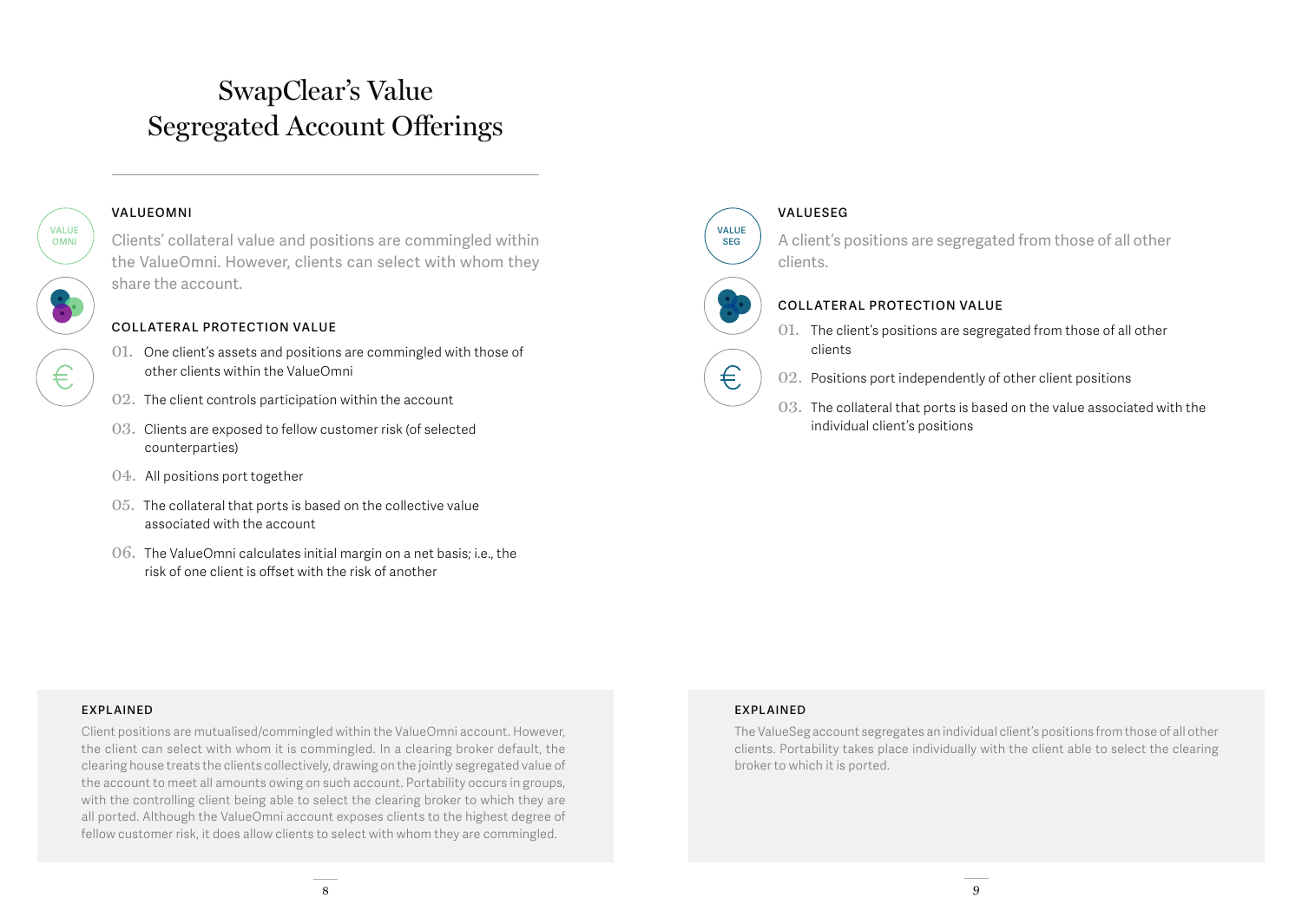## SwapClear's Premium Segregated Account Offering

#### **CUSTODIALSEG**

Client assets and positions are segregated from those of other clients.



**CUSTODIAL SEG**

#### **COLLATERAL PROTECTION ASSET**

- 01. EMIR individual client segregation
- 02. Client positions are segregated from those of all other clients
- 03. Flexibility to perform collateral substitutions without direct involvement of LCH or member
- 04. Reduced transit risk on the delivery of non-cash assets
- 05. Protection of excess non-cash collateral that the client has provided directly to LCH in the case of member default
- 06. Streamlined operational processes between client, member and LCH
- 07. The CustodialSeg account is our premium level of coverage

#### **EXPLAINED**

The CustodialSeg model provides the highest level of protection for clients, enabling them to directly control the movement of non-cash collateral to and from the clearing house — based on eligibility criteria — by using an international central securities depository (initially Euroclear). It segregates an individual client's positions from those of all other clients, and it is the strongest level of collateral segregation. The custodial arrangements minimise the transit risk traditionally associated with moving non-cash collateral into and out of SwapClear via the clearing broker. In a clearing broker default, the clearing house cannot draw on the allocated assets to meet amounts owing on accounts relating to any other clients.

#### **DISCLAIMER**

This document has been provided to you for informational purposes only and is intended as an overview of certain aspects of or proposed changes to the SwapClear, ForexClear, Listed Interest Rates, SwapAgent and/or any other service provided by LCH Group Holdings Limited ("LCH Group") or any of its group undertakings (group undertakings shall be construed in accordance with section 1161 of the Companies Act 2006; each an "LCH Group Company"). LCH Limited is supervised by the Bank of England within the UK regulatory framework, registered as a derivatives clearing organisation with the U.S. Commodity Futures Trading Commission ("CFTC") and recognised as a third-country CCP under Regulation (EU) No. 648/2012 of the European Parliament and of the Council of 4 July 2012 on OTC derivatives, central counterparties and trade repositories ("EMIR"). LCH SA is regulated and supervised in France by the Autorité des Marchés Financiers, the Autorité de Contrôle Prudentiel et de Résolution and the Banque de France, authorised as an E.U. CCP under EMIR, registered as a derivatives clearing organisation with the CFTC and as a clearing agency with the U.S. Securities and Exchange Commission. LCH Limited and LCH SA also hold licenses in other jurisdictions in which they offer their services. More information is available at www.lch.com. The relationship of an LCH Group Company with its members is governed solely by its rulebook and certain other ancillary documentation, as applicable. This document does not, and does not purport to, contain a detailed description of any aspect of a service provided by an LCH Group Company or any other topics discussed in this document, and it has not been prepared for any specific person. This document does not, and does not seek to, constitute advice of any nature. You may not rely upon the contents of this document under any circumstance and should seek your own independent legal, investment, tax and other advice. The information and any opinion contained in this document does not constitute a recommendation or offer with respect to any derivative contract, financial instrument, security or service. No LCH Group Company makes any representation, warranty, condition or guarantee (whether express or implied) that the contents of this document are accurate, complete or up-to-date, and makes no commitment to offer any particular product or service. No LCH Group Company shall have any liability for any losses, claims, demands, actions, proceedings, damages, costs or expenses arising out of, or in any way connected with, the information contained in this document, except that each LCH Group Company accepts liability that cannot be excluded by applicable law. Copyright © LCH Limited 2022. All rights reserved. SwapClear, ForexClear and SwapAgent are registered trademarks of LCH. The information contained in this document is confidential. By reading this document, each recipient agrees to treat it in a confidential manner and will not, directly or indirectly, disclose or permit the disclosure of any information in this document to any other person (other than its regulators or professional advisers who have been informed of the confidential nature of the information) without the prior written consent of LCH Group Company.